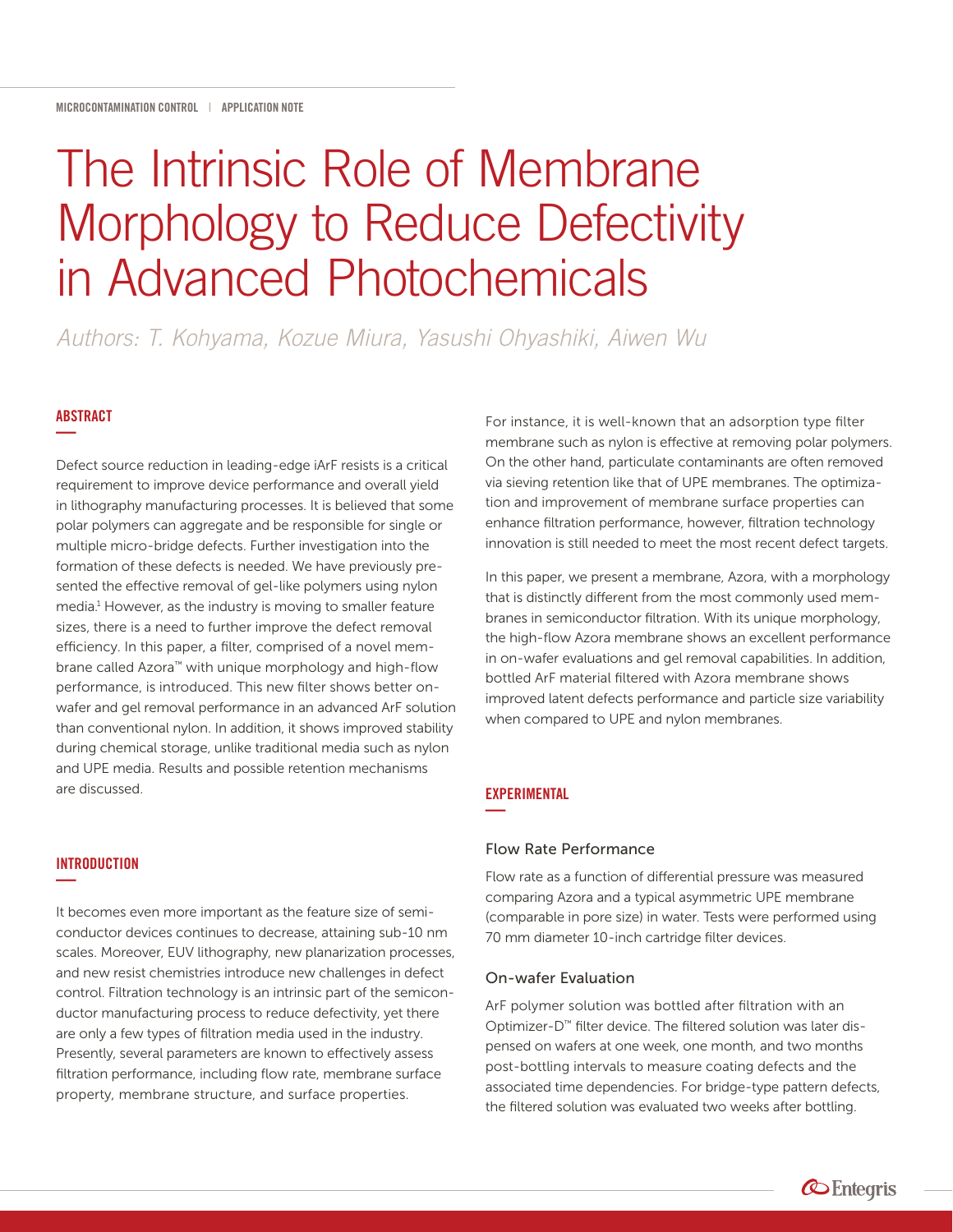# RESULTS **—**

# Flow Rate Performance

Filter flow rate performance is one of the most important factors responsible for improved productivity at bulk chemical suppliers, with higher flow rates (and associated lower pressure drops) being more desirable for throughput. Our recent study revealed that a higher pressure drop has a negative impact on defect performance due to the fact that sufficiently high enough pressure makes gels deform and thereby allows them to be squeezed through the membrane even after once captured by the filter. Therefore, to address the design goals of higher flow and lower pressure drop, Azora was developed to reduce pressure drop as much as possible through an increase in porosity as well as a reduction in membrane thickness, both enabled by its novel morphology. From Figure 1, it is clear that a 10" cartridge with the Azora membrane has a 75% higher flow rate when compared to an asymmetric UPE membrane of similar pore size.



*Figure 1. Comparative flow rate performance.* 

# On-wafer Evaluation

On-wafer evaluations are very useful to ultimately judge if filtration works to improve defectivity, as it is difficult to observe and confirm correlations between lab scale testing results and yield data at advanced nodes. In this study, metrology inspections for both post-coating and pattern defects were conducted.

The filter with Azora membrane produces different data on coating and pattern defects compared to those of UPE and nylon. The Azora filter had the fewest coating defect counts and least timedependent variability compared to both nylon and UPE membrane filters that produced peak defect counts after one week of storage that somewhat decreased over time, but remained two orders of magnitude higher than that of Azora (Figure 2).

Interesting differences in time-dependent defect particle size were observed between the different types of filter membranes. Specifically, with UPE and nylon membranes, on-wafer latent defect counts from post-bottled solutions increased as a function of storage time, whereas defect particle count for solution filtered using Azora remained consistent, independent of post-bottling storage time. Similarly, for on-wafer microbridge defects, the same timedependent defect size phenomena was confirmed for nylon but not observed for UPE (Figure 3). These observations introduce the possibility that the Azora membrane morphology may improve not only onwafer defectivity, but also minimize the variability and latent defectivity of photoresist solutions postbottling well beyond that of currently available asymmetric nylon and UPE membranes.



*Figure 2. Coating defects inspection.*



*Figure 3. Patterned defects inspection.*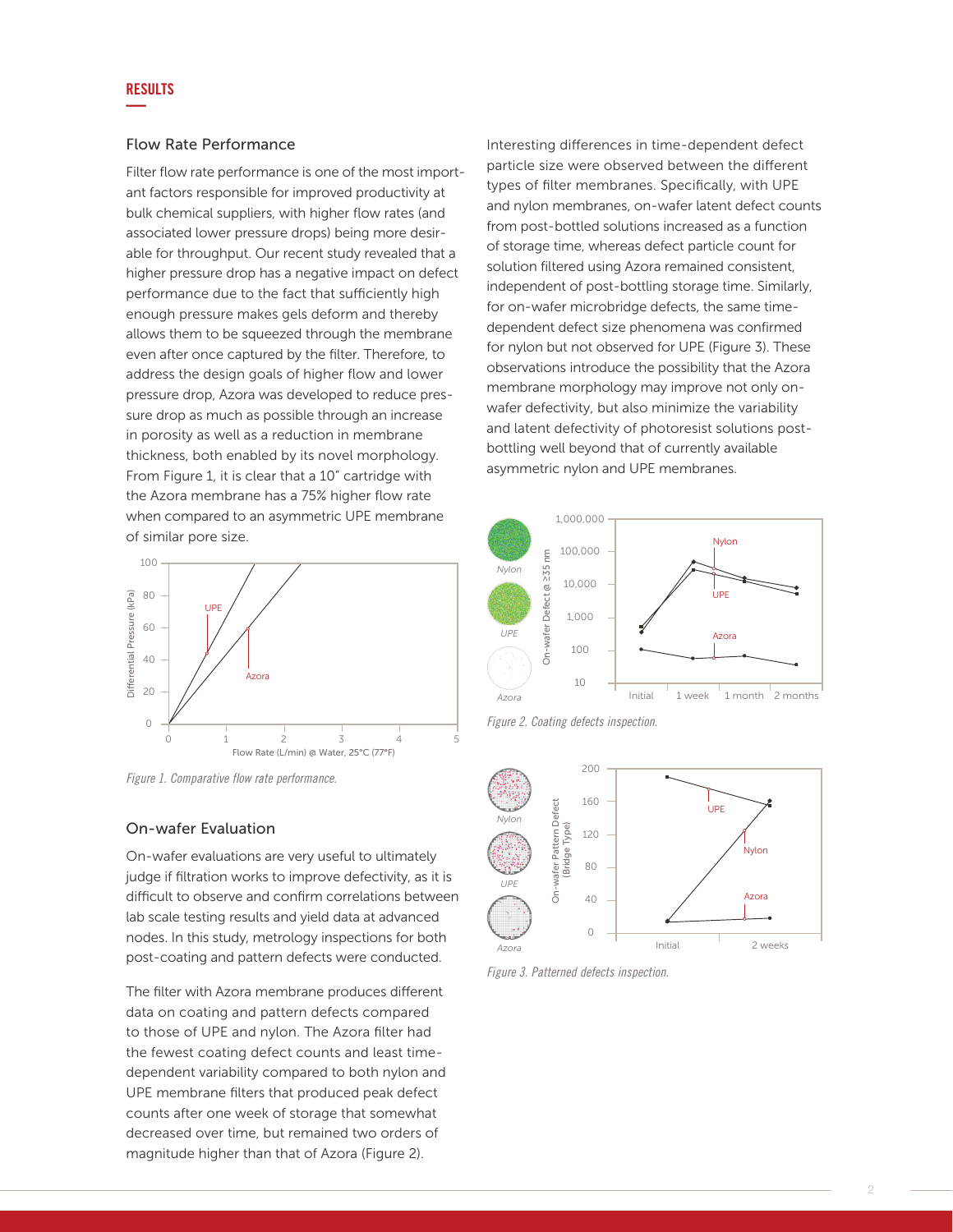#### DISCUSSION **—**

## Membrane Morphology

Membrane morphology is a key factor to determine filter performance, as it governs the manner in which particles/contaminants in a chemical will interact with the membrane. Figure 4 shows a schematic of three membrane architectures. The symmetric and asymmetric architectures are commonly encountered in both UPE and nylon membranes and both these architectures have some advantages/disadvantages. In recent times, as the filter pore sizes have become tighter, asymmetric membranes have become more common to compensate for the loss of flow which has resulted in the tightest layers becoming thinner. In contrast, the Azora membrane has a tortuous, complex structure which is very different from existing membranes. As shown in the results section, this unique morphology overcomes the flow loss issue at tighter pore sizes while being able to impart a new functionality to the membrane. Further investigation is required to understand the mechanism of reduction of latent defects/defects on wafer in ArF photoresist solutions – this will ultimately be useful in further optimization of the membrane.



*Figure 4. Schematic of membrane architectures.*

# Current Hypothesis on Mechanism of Defect Reduction

Our current results suggest that the unique morphology of the high-flow Azora membrane helps in reduction of gel particles subsequently leading to reduction in both coating defects and microbridging defects. Though the exact mechanism needs further investigation, we hypothesize that when gel particles are in a continuously mixed bulk phase, such as in a solution at a bulk chemical manufacturer prior to filtration, there is negligible interaction (i.e., aggregation) between them, leading to relatively large interstitial spaces (Figure 5). This dispersion of gel particles creates a unique challenge for typical UPE and nylon membranes where there is possibly a limited interaction due to the symmetric/asymmetric morphology. Conversely, the tortuous path and the high flow of the Azora membrane increases the chance of interactions

between (a) multiple gel particles in the microscopic porous spaces leading to aggregation and capture, and (b) the gel particles and membranes surface leading to their capture via Van der Waals forces. In our future experiments, we plan to further investigate this potential capture mechanism of gel particles allowing for novel filtration concepts and technology.



*Figure 5. Hypothesis regarding gel aggregation.*

# **CONCLUSIONS —**

Current portfolio of filtration membranes including UPE and nylon have demonstrated satisfactory performance in reduction of gel particles from ArF polymer solutions. However, to successfully enable the high-volume manufacturing of semiconductor processes in the sub-10 nm nodes, we need a fundamental innovation in filter membrane technology to achieve the ever-reducing defect targets. In this study, a filter using the high-flow Azora membrane showed a unique functionality in reduction of gel particles in solution, attributed to its morphology, leading to on-wafer microbridge reduction and reduction in latent defects, especially in aged resist. The results provide a potentially multifaceted improvement to the bulk chemical manufacturers (from improved flow, improved chemical batch specifications, and increased shelf-life), as well as integrated device manufacturers (from reduced pressure drop and improved on-wafer performance).

# **REFERENCES —**

1. Kohyama, T, *"The filter adsorption mechanism in photoresist materials"* Proc. SPIE 8325 (2012).

*This paper was originally presented at a 2018 SPIE Advanced Lithography poster session.*